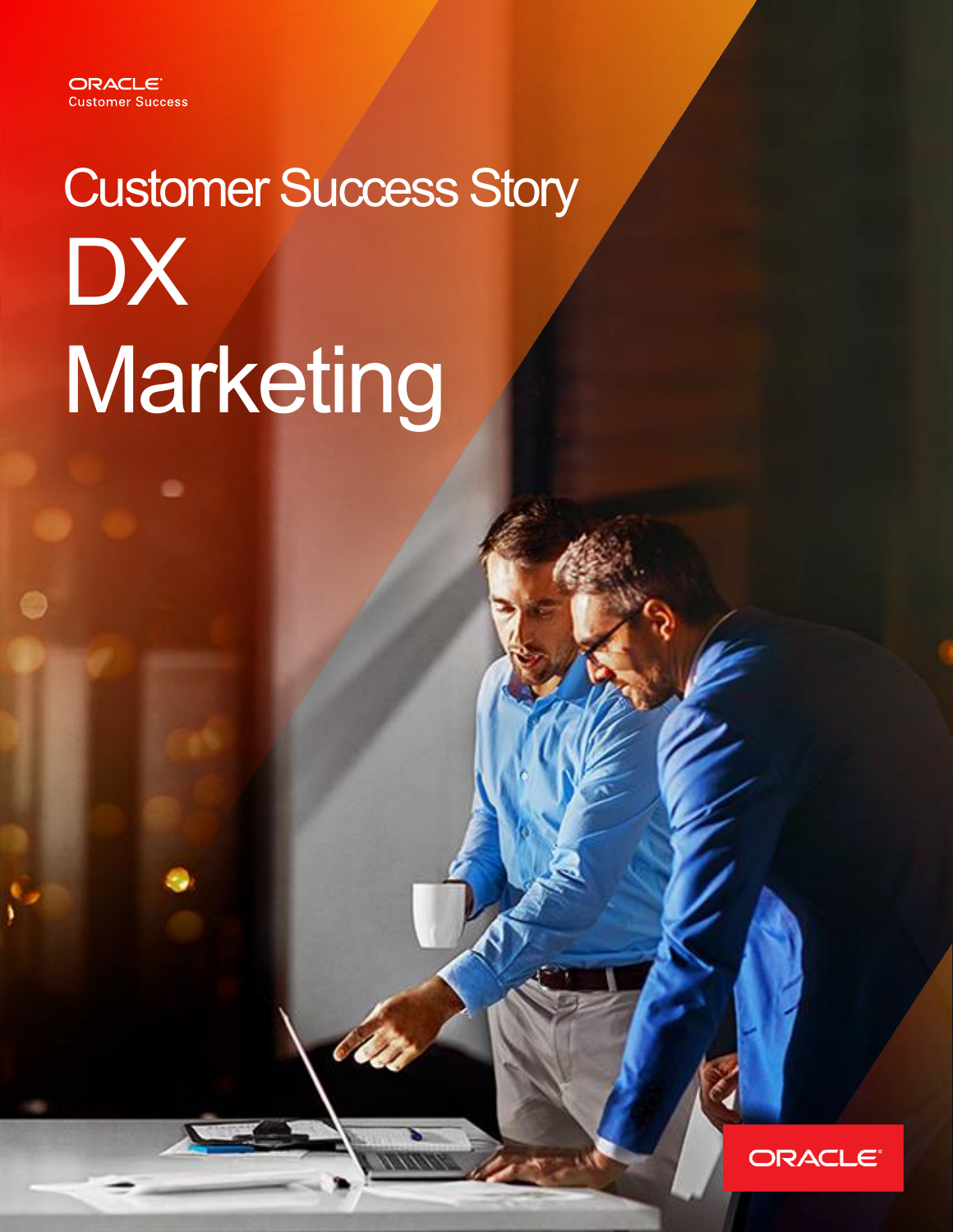- DXM needed a platform that could unify various sources while also expediting processing with machine learning / AI.
- Autonomous Data Warehouse acted as a smart repository while speeding up process times.
- Oracle Analytics simplified model building, data processing, visualization, and forward projections for two client campaigns.
- DXM saw significant results within six months.

# BACKGROUND: A LEADER IN DIGITAL MARKETING

Established in 2001, DX Marketing (DXM) is an award-winning insights company that helps businesses across all industries leverage big data to maximize marketing return on investment. Utilizing cutting-edge cross-platform technology and partnerships with marketing data leaders, DXM helps clients strategize, execute, assess, and adapt their digital marketing campaigns. Ultimately, this delivers measurable results with transparent methodologies into what works and why.

# BUSINESS CHALLENGE: OPTIMIZE MULTIPLE SOURCES WHILE STREAMLINING PROCESSES

DXM had worked in the cloud for three years, producing deep-level insights for clients. Despite the wide range of industries—including finance, healthcare, real estate, and automotive—they all had one thing in common: massive volumes of data. That led to DXM spending much of its time on creating correlations across different data sets. In addition, every six weeks saw a spike in resource usage, as DXM received regular US consumer data refreshes via a licensing agreement with Epsilon data. Thus, as the volume of data grew, establishing a sensible path to achieving usable insights became an increasing challenge.

To address the current situation while building a foundation for future upgrades and evolution, DXM needed to revamp its business intelligence solution with the following guidelines:

- Exist in the cloud for faster installation and easier scaling, particularly with national consumer dataset refreshes at regular six-week intervals
- Connect with many different data sources
- Utilize embedded machine learning (ML) and artificial intelligence (AI) for faster processing and insight generation
- Abide by HIPAA-compliant security protocols to ensure continuity for healthcare industry clients

As DXM examined its options, the company also looked beyond purely supporting hardware needs. With a team of analysts and data scientists, having easy-to-learn interfaces and report generation would save time and effort, allowing the staff to focus on more in-depth tasks.

# THE SOLUTION: AUTONOMOUS DATA WAREHOUSE + ORACLE ANALYTICS

After evaluating the possibilities, DXM chose the combination of Oracle Autonomous Data Warehouse and Oracle Analytics. This powerhouse combination provided an end-to-end solution, with Autonomous Data Warehouse offering a smart repository that connected with multiple data sources, and Oracle Analytics delivering AI-driven insights with easy visualization capable of being generated by analysts. Having already worked with various Oracle cloud products for three years, the DXM team expected that familiarity would expedite this new paradigm shift in their data management. However, things went even smoother than expected, particularly getting up to speed with the new AI capabilities. "It was very, very easy," says Ray Owens, CEO of DXM. "In fact, amazingly easy."

# **DX** Marketing



**"It's been an invaluable tool for us. We're already, just literally six months in, utilizing some of the key features that we probably wouldn't have picked up on with traditional database routines."**

*Ray Owens CEO DX Marketing*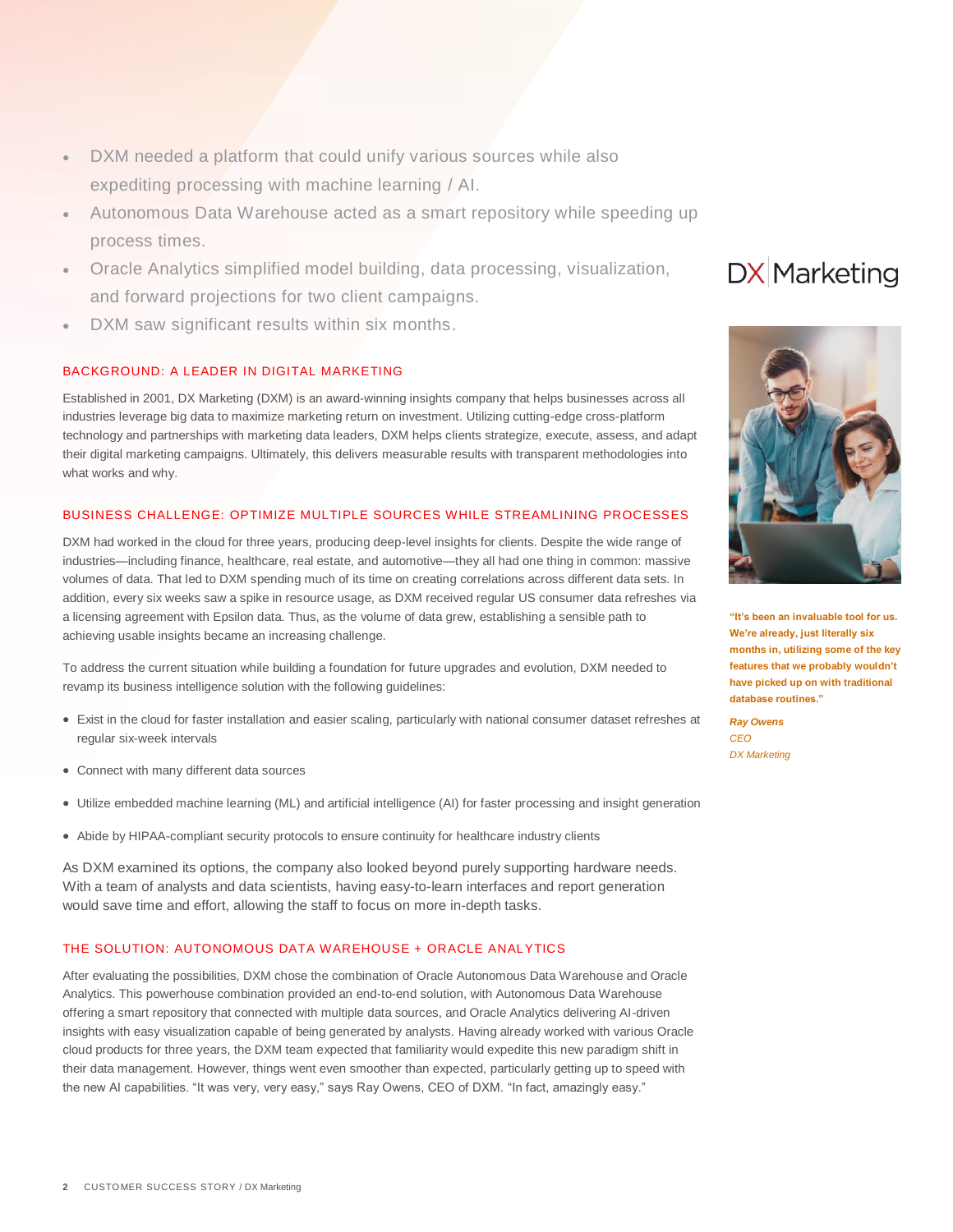This transformation started with Autonomous Data Warehouse, which was DXM's preferred choice over a classic database because of how it leveraged IT resources. As a self-running platform, it required less technical expertise and effort to configure and run. Autonomous Data Warehouse's embedded ML sped up the data ingestion process, skipping over manual steps for preparation.

As for the actual data pull process, Autonomous Data Warehouse easily connected with other sources and platforms, including other Oracle products already employed by DXM. Thanks to an instance of geospatial data within Autonomous Data Warehouse and other physical mapping data licensed by DXM, data could be manipulated to generate maps and other robust visualizations.

Because all of this took place within Autonomous Data Warehouse, it eliminated security risks that could take place when transferring data sets from environment to environment. "Because we handle a lot of healthcare data, and a lot of transactional data, we don't want stuff moving around," Owens says. "The fact that we can keep it all selfcontained inside Autonomous Data Warehouse—and have all these utilities built-in—is a big plus."

From there, the information went to Oracle Analytics, which unleashed a range of analysis and visualization possibilities. Combined with Oracle Analytics' embedded AI, suddenly the DXM team of analysts and data scientists had much more robust capabilities to produce results faster.

#### RESULTS: IMPROVEMENTS WITHIN SIX MONTHS

Six months into using Autonomous Data Warehouse and Oracle Analytics, DXM already saw significant results. Two clients were used as pilot projects for this new data paradigm, one in telecom and the other in financial services. Both were chosen due to the complexity of their data—specifically, the potential benefits of processing that complex data through ML algorithms. DXM's analysts created scripts to connect the incoming data with other licensed data (household demographics, physical mapping, etc.) and the creative ads being served.

"The fun comes when the campaigns start to return the data, we go back into Autonomous Data Warehouse and we can connect to it through Oracle Analytics, we can connect the call-outs for the machine learning," says Owens. "We start to just blow the data up." This creates all new ways to interpret the data, consolidating exposure logs and date/time metadata with traditional marketing metrics such as conversions and clicks. Not only does this generate insights, it allows DXM's data scientists to build different models with control groups for individual clients, even including things like inherent bias due to brand awareness.

For the two clients involved, the return-on-investment trend improved significantly. This was based on smarter placement and utilizing AI-driven insights to throttle ads. In particular, media spending was significantly redefined to reduce acquisition costs thanks to predictive models. It also opened accessibility up to non-tech staff, allowing them to manipulate data, generate visualizations, and even create larger datasets. "It's kind of self-driving, it creates its own indexes, it's easy to map things out, it spins up really quickly," Owens says. "The fact that our folks are all SQLbased, it's really easy for them to get in, and actually run their routines."

The hard numbers back this all up: in six months customer acquisition cost decreased by 52%, deliverables sped up by 70%, and revenue grew by 25%. Perhaps more importantly, though, is that Oracle Analytics and Autonomous Data Warehouse have implemented a level of transparency and efficiency that all leads to a trend of improving costof-acquisition. "Now that we've introduced machine learning, it's sped up our analytic time a tremendous amount," says Owens.



**"The fact that we can keep it all self-contained inside Autonomous Data Warehouse—and have all these utilities built-in—is a big plus."**

*Ray Owens CEO DX Marketing*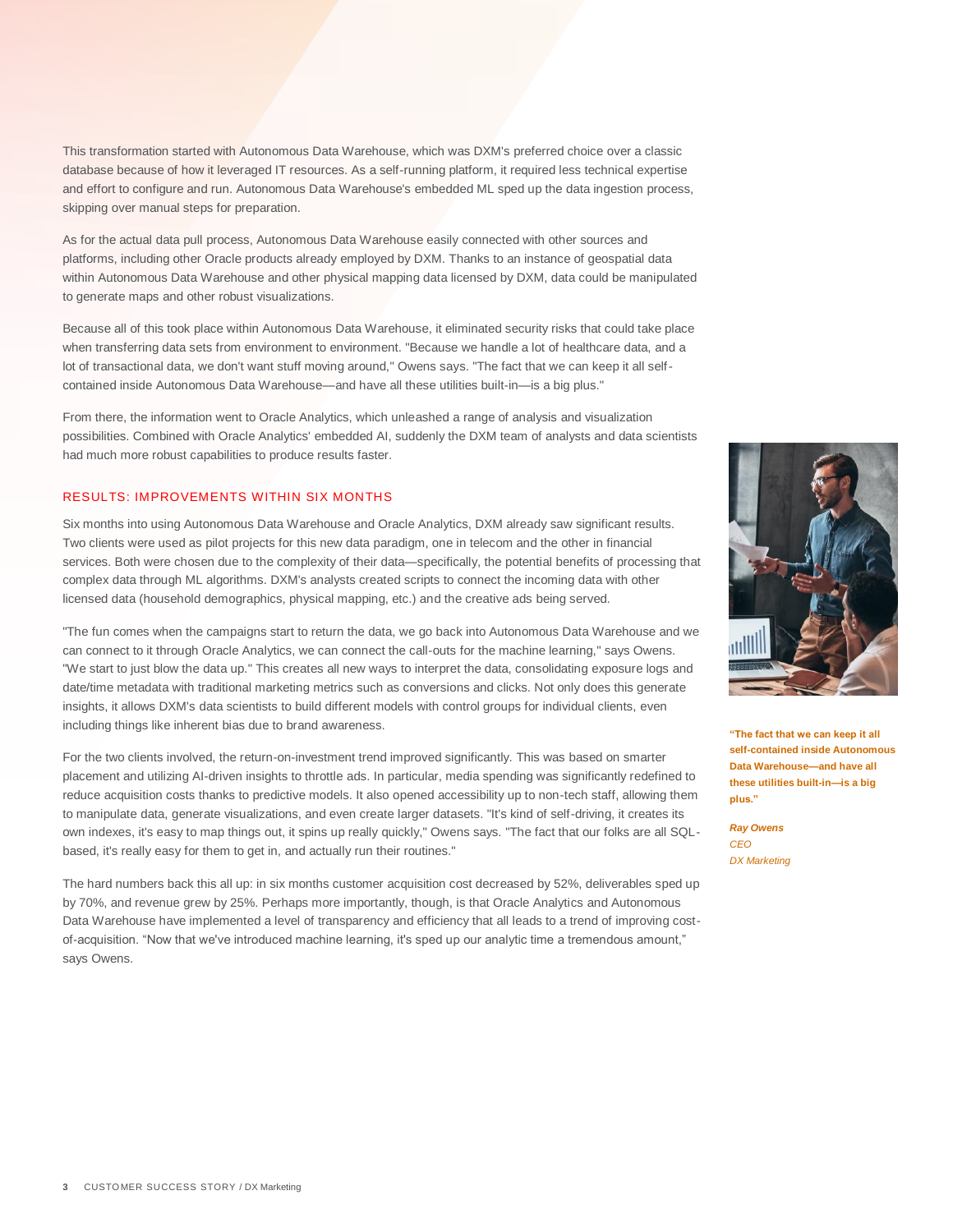#### CONCLUSION: BIGGER, STRONGER, FASTER…AND THAT'S JUST THE START

Six months after integrating Autonomous Data Warehouse and Oracle Analytics, DXM is certain of two things. First, the products have fulfilled their promise. Second, DXM has just touched the tip of the iceberg when it comes to their full capabilities. From a functional perspective, the sheer ability for machine learning to process a dataset with 70,000 purchasing variables combined with demographic variables, product IDs, and all of the ensuing crosscorrelation is above and beyond DSM's previous capabilities. "It's been an invaluable tool for us," says Owens. "We're already, just literally six months in, utilizing some of the key features that we probably wouldn't have picked up on with traditional database routines."

Of course, the future is loaded with potential. DXM plans to make use of this with a number of plans: semiautomation, better connectivity with the company's internal API library, and more. The DXM team sees this as creating both direct and indirect results, providing greater client support with more powerful tools, while also elevating the company's reputation as a digital marketing agency. "When our clients see this kind of thing, and how we're helping to bolster their brands, we couldn't have done that without going down this path of ML several months back," Owens says.